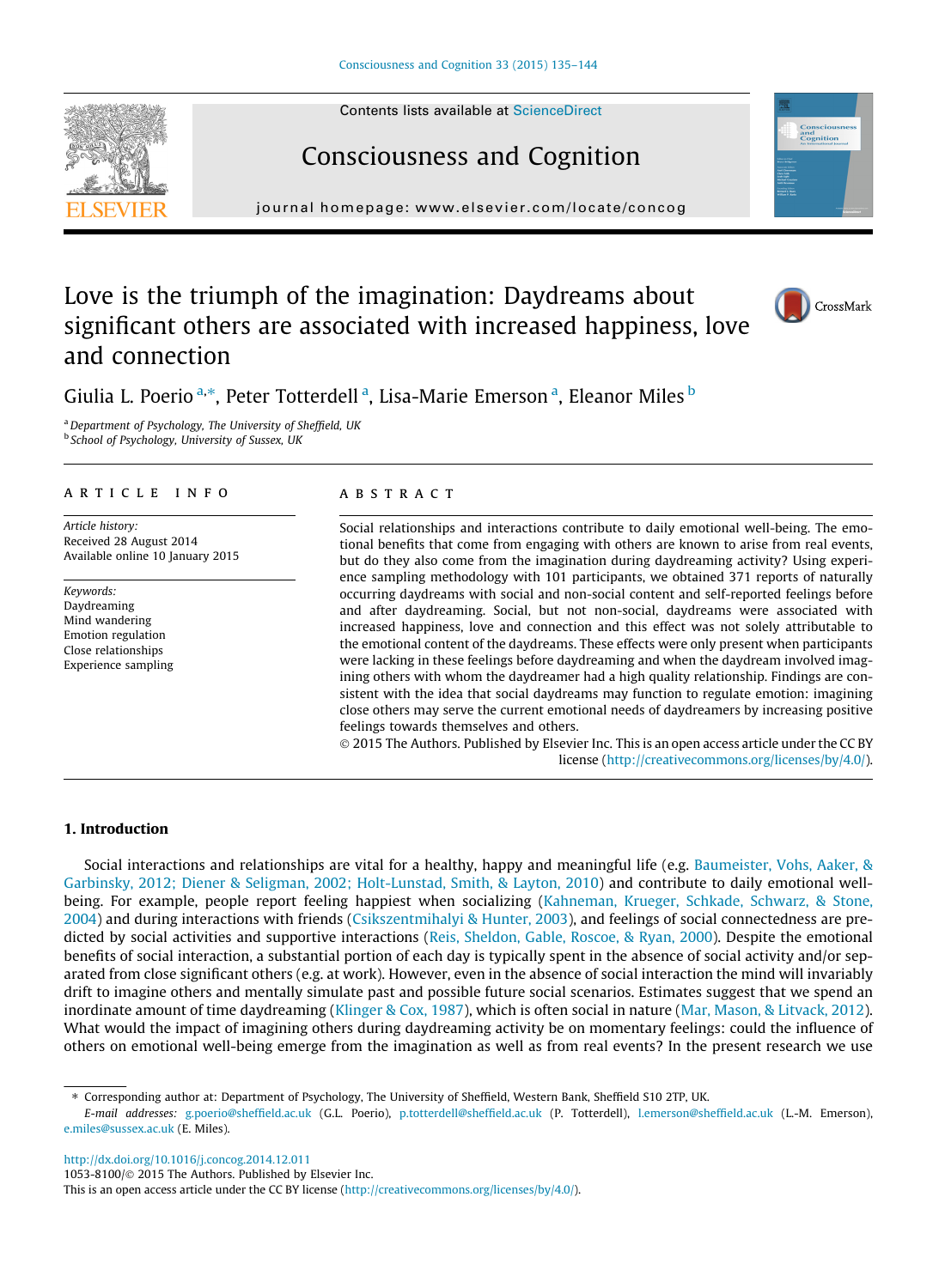experience sampling to explore whether everyday social daydreams are associated with increased positive social emotion and whether this depends on who is being daydreamed about.

### 1.1. Daydreaming and its social content

Whilst reading a novel, walking to work, or during everyday activities, the mind has a proclivity to drift to unrelated thoughts, images and feelings. Such daydreaming activity can occur as mind-wandering when attention becomes decoupled from one's current task ([Smallwood & Schooler, 2006\)](#page--1-0) but can also occur when there is no specific task at hand, such as during a commute to work or when relaxing on a beach [\(Klinger, 2009\)](#page--1-0). Daydreaming can be defined as mental content experienced during a state of normal waking consciousness that is stimulus-independent and task-unrelated, because it is neither a direct reflection of the current sensory environment nor related to the thinker's current mental or physical task (e.g. [Stawarczyk, Majerus, Maj, Van der Linden, & D'Argembeau, 2011\)](#page--1-0). Defined in these ways, daydreaming occupies a substantial proportion of waking thought – a figure estimated to be between 30% and 50% ([Killingsworth & Gilbert, 2010; Klinger &](#page--1-0) [Cox, 1987](#page--1-0)) – and is thought to represent a psychological baseline to which people return in the absence of external demands [\(Mason et al., 2007](#page--1-0)).

Daydreams are proposed to reflect an individual's current goal commitments and they occur when individuals' encounter goal-relevant cues in situations that do not lend themselves to attaining those goals [\(Klinger, 1975; Klinger, 1996; Klinger,](#page--1-0) [2009; Klinger, 2013\)](#page--1-0). For example, hearing a friend's name in a song on the radio may act as a reminder that the friend has an upcoming birthday, which then triggers thoughts and images about what gift to give, what the birthday party might be like, who will be there, and what conversations might unfold. In this way, daydreams are goal-relevant and involve mentally pursuing or seemingly attaining goals when doing so in reality is not possible ([Baird, Smallwood, & Schooler, 2011; Klinger,](#page--1-0) [2013](#page--1-0)).

Building upon this, emerging evidence indicates that daydreaming may be predominately social in nature and centered on social goals and needs. This is unsurprising given that the need to feel close and connected with others is fundamental and drives behavior and thought content towards the formation and maintenance of close, positive social bonds [\(Baumeister &](#page--1-0) [Leary, 1995; Ryan & Deci, 2000](#page--1-0)). [Mar et al. \(2012\)](#page--1-0) demonstrated that 73% of a large sample ( $N = 17,556$ ) reported that other people are 'frequently' or 'always' involved in their daydreams whilst less than 1% reported that others are 'never' involved. Likewise, [Song and Wang \(2012\)](#page--1-0) found that other people featured in 71% of sampled task-unrelated thoughts, and [Andrews-](#page--1-0)[Hanna et al. \(2013\)](#page--1-0) provide evidence that the tendency to think about others represents a major dimension of thought content. Neuroimaging data also lends converging support for the social nature of daydreams; A meta-analysis of 12 neuroimaging studies reported substantial overlap between brain regions involved in daydreaming and those involved in social cognition, suggesting a predisposition to generate social thoughts during daydreaming activity [\(Schilbach, Eickhoff,](#page--1-0) [Rotarska-Jagiela, Fink, & Vogeley, 2008\)](#page--1-0).1

#### 1.2. Daydreaming and emotion

Why would daydreams influence feelings? Daydreams are imaginary experiences that resemble their simulated target, generally via visual and auditory imagery ([Andrews-Hanna et al., 2013; Klinger & Cox, 1987\)](#page--1-0). Imagining events or experiences can evoke the feelings that would arise if the simulated event were occurring ([Kosslyn, Ganis, & Thompson, 2001](#page--1-0)). Indeed, the capacity of imagination to evoke and change feelings associated with the imagined subject matter is well established. Asking participants to imagine emotional events is a widely used technique to induce desired mood states [\(Westermann & Spies, 1996](#page--1-0)) and guided imagery is often employed in therapeutic interventions to promote positive feelings and reduce negative feelings (e.g. [Hutcherson, Seppala, & Gross, 2008; Lewis, O'Reilly, Khuu, & Pearson, 2013; Panagioti,](#page--1-0) [Gooding, & Tarrier, 2012\)](#page--1-0). Given the capacity of the imagination to evoke feeling states, it seems plausible that social daydreams would induce social feelings associated with the imagined experience and underlying social goals and needs. Social daydreams may therefore play a role in shaping people's everyday feelings in relation to their social goals and needs, such as feelings of love and connection.

Previous research regarding the link between daydreaming and emotional well-being has tended to focus on its relationship with negative affect. For example, there is evidence to suggest that daydreaming may be detrimental to well-being due to its associations with dysphoria [\(Smallwood, O'Connor, Sudbery, & Obonsawin, 2007\)](#page--1-0), depression [\(Carriere, Cheyne, &](#page--1-0) [Smilek, 2008; Giambra & Traynor, 1978](#page--1-0)), rumination and self-focused attention [\(Marchetti, Van de Putte, & Koster, 2014](#page--1-0)) and feeling less happy in daily life [\(Killingsworth & Gilbert, 2010](#page--1-0)). However, research increasingly acknowledges that daydreaming is unlikely to be a homogenous experience and has begun to explore the conditions under which daydreaming is associated with negative and positive emotion. For example, the relationship between daydreaming and emotion may depend on its phenomenological and emotional content ([Andrews-Hanna et al., 2013; Poerio, Totterdell, & Miles, 2013](#page--1-0)), temporal focus [\(Ruby, Smallwood, Engen, & Singer, 2013\)](#page--1-0), interest in thought content [\(Franklin et al., 2013\)](#page--1-0), personal lay theories [\(Mason, Brown, Mar, & Smallwood, 2013](#page--1-0)) and current depressive symptomology [\(Marchetti, Koster, & De Raedt, 2012](#page--1-0)). As an

<sup>&</sup>lt;sup>1</sup> This research concerned the Default Mode Network rather than daydreaming per se. Although the DMN is widely considered to be activated during daydreaming activity, it also has other functions, which may be independently associated with social cognition.